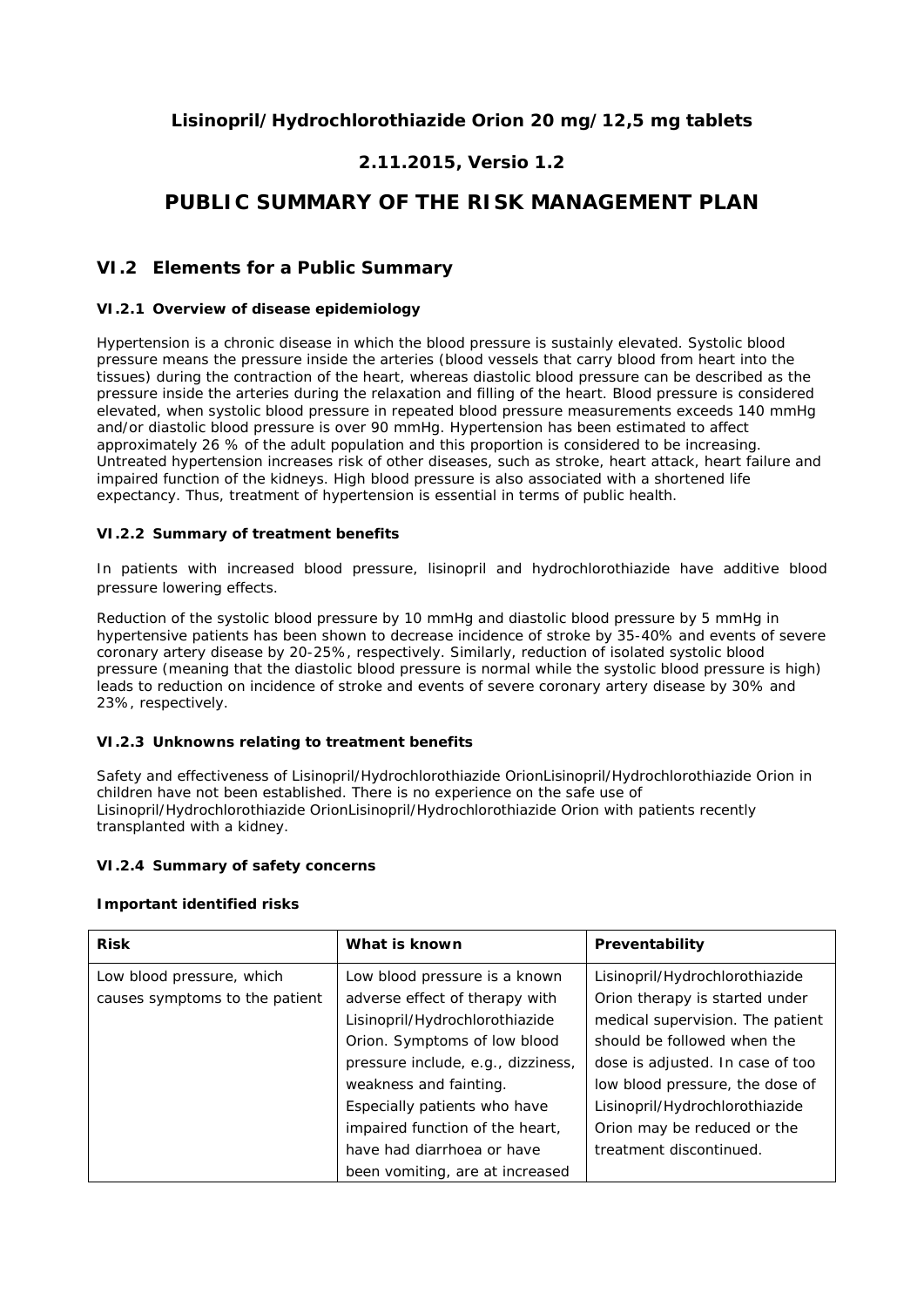| <b>Risk</b>                                                | What is known                                                                                                                                                                                                                                                                                                                                                                                                                                                                                                                                                                                                                                       | Preventability                                                                                                                                                                                                                                                                                                                                                                                                                           |
|------------------------------------------------------------|-----------------------------------------------------------------------------------------------------------------------------------------------------------------------------------------------------------------------------------------------------------------------------------------------------------------------------------------------------------------------------------------------------------------------------------------------------------------------------------------------------------------------------------------------------------------------------------------------------------------------------------------------------|------------------------------------------------------------------------------------------------------------------------------------------------------------------------------------------------------------------------------------------------------------------------------------------------------------------------------------------------------------------------------------------------------------------------------------------|
|                                                            | risk for this adverse effect.                                                                                                                                                                                                                                                                                                                                                                                                                                                                                                                                                                                                                       |                                                                                                                                                                                                                                                                                                                                                                                                                                          |
| Hypersensitivity/ angioedema                               | Hypersensitivity to lisinopril or<br>hydrochlorothiazide exists and is<br>a contraindication for use of<br>Lisinopril/Hydrochlorothiazide<br>Orion. In addition,<br>hypersensitivity to substances<br>having a similar chemical<br>structure with<br>hydrochlorothiazide (so called<br>sulfonamide-derived active<br>substances) is a contraindication<br>for use of<br>Lisinopril/Hydrochlorothiazide<br>Orion. Cases of angioedema (a<br>severe allergic reaction with<br>swelling of the<br>hands, feet, ankles, face, lips,<br>tongue or throat) have been<br>reported in association with the<br>use of ACE-inhibitors, such as<br>lisinopril. | Lisinopril/Hydrochlorothiazide<br>Orion should not be used in<br>patients with known<br>hypersensitivity to lisinopril,<br>hydrochlorothiazide, other<br>sulfonamide-derived medicinal<br>products or to any of the<br>excipients. In cases of<br>hypersensitivity<br>reactions/angioedema,<br>Lisinopril/Hydrochlorothiazide<br>Orion should be discontinued<br>and appropriate medical care<br>and monitoring should be<br>instituted. |
| Impaired function of the kidneys                           | Impairment of the function of<br>the kidneys has been reported<br>during the use of<br>Lisinopril/Hydrochlorothiazide<br>Orion, especially in patients with<br>previous renal failure or<br>impaired function of the heart.                                                                                                                                                                                                                                                                                                                                                                                                                         | Lisinopril/Hydrochlorothiazide<br>Orion is contraindicated in<br>patients with severe renal<br>impairment. Use of<br>Lisinopril/Hydrochlorothiazide<br>Orion in patients with mild to<br>moderate renal impairment<br>should be carefully monitored.                                                                                                                                                                                     |
| High blood levels of potassium<br>Use during pregnancy and | There is a risk of elevated blood<br>levels of potassium with the use<br>of Lisinopril/Hydrochlorothiazide<br>Orion. Patients with impaired<br>function of the kidneys, patients<br>with diabetes mellitus and<br>patients who concomitantly use<br>medicines which increase the<br>potassium levels are at higher<br>risk of this adverse effect.<br>Currently available information                                                                                                                                                                                                                                                               | Patients at risk should have their<br>potassium levels monitored at<br>appropriate intervals.<br>Alternative treatments should be                                                                                                                                                                                                                                                                                                        |
| lactation                                                  | implies that the use of ACE-<br>inhibitors such as lisinopril<br>during the first trimester of<br>pregnancy may increase the risk                                                                                                                                                                                                                                                                                                                                                                                                                                                                                                                   | used, if possible, when the<br>patient is planning pregnancy. If<br>the patient becomes pregnant<br>during the treatment, the use of                                                                                                                                                                                                                                                                                                     |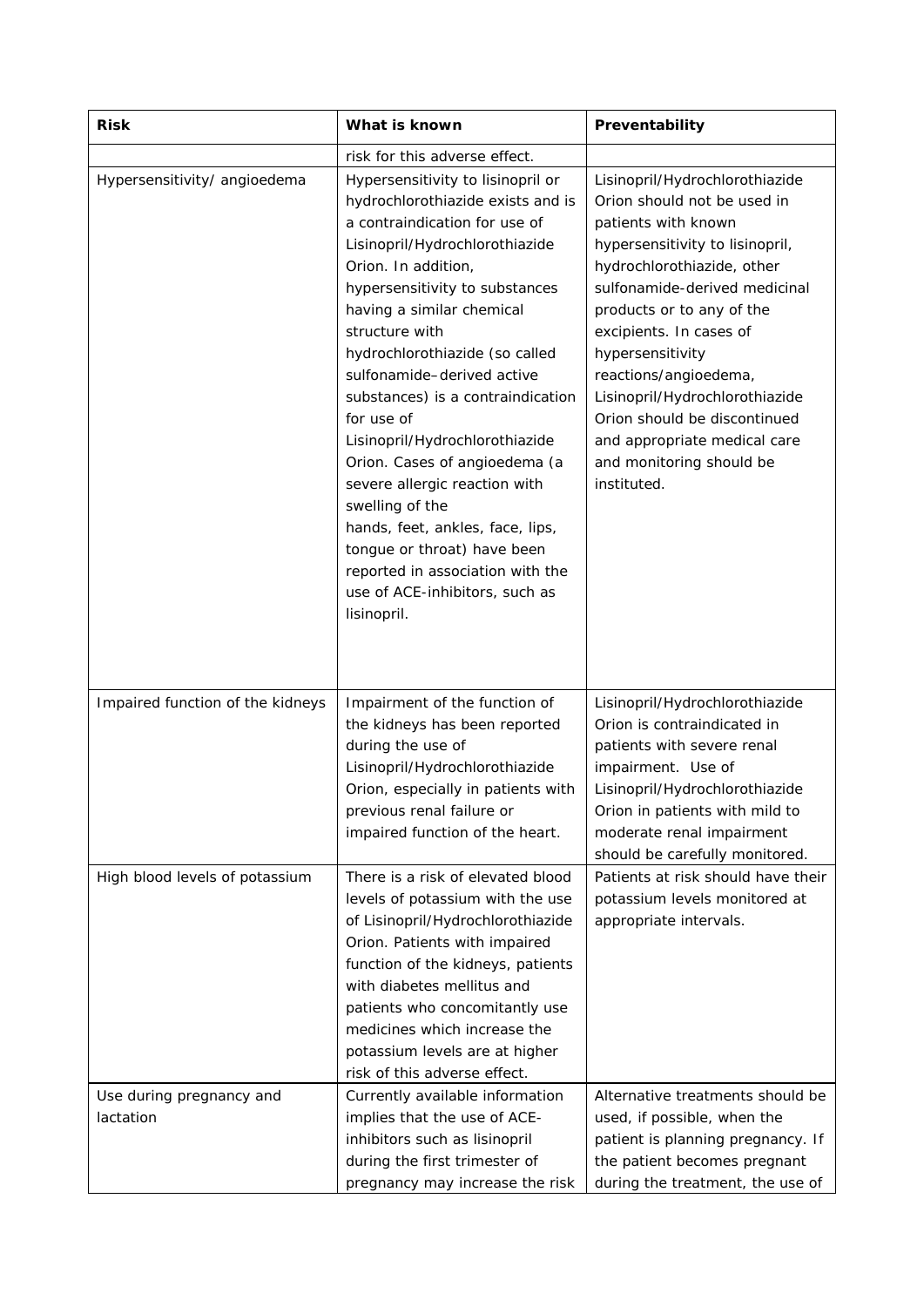| <b>Risk</b> | What is known                    | Preventability                   |
|-------------|----------------------------------|----------------------------------|
|             | of abnormalities of the embryo.  | Lisinopril/Hydrochlorothiazide   |
|             | The use during the second or     | Orion should be immediately      |
|             | third trimester of pregnancy can | discontinued and alternative     |
|             | be harmful to the development    | drug treatment used, if needed.  |
|             | of the embryo and to the         | The use of                       |
|             | development of the newborn       | Lisinopril/Hydrochlorothiazide   |
|             | infant.                          | Orion during the first trimester |
|             | There is not enough information  | of pregnancy is not              |
|             | available on the use of          | recommended.                     |
|             | hydrochlorothizide during        | Lisinopril/Hydrochlorothiazide   |
|             | pregnancy.                       | Orion should not be used during  |
|             |                                  | the second and third trimesters  |
|             | There is not enough information  | of pregnancy (contraindication   |
|             | and experience on use of         | for use).                        |
|             | lisinopril during lactation.     |                                  |
|             | Theoretically, risk for adverse  | The use of                       |
|             | effects of the heart, blood      | Lisinopril/Hydrochlorothiazide   |
|             | vessels or kidneys on newborn    | Orion during lactation is not    |
|             | infant exists.                   | recommended. If                  |
|             | Hydrochlorothiazide is excreted  | Lisinopril/Hydrochlorothiazide   |
|             | in human milk in small amounts.  | Orion treatment is necessary for |
|             |                                  | the mother, the doses should be  |
|             |                                  | kept as low as possible.         |

# **Important potential risks**

| <b>Risk</b>                                         | What is known (Including reason why it is considered a<br>potential risk)                                                                                                                                                                                                                                                                                                                                                                                                                                                                  |
|-----------------------------------------------------|--------------------------------------------------------------------------------------------------------------------------------------------------------------------------------------------------------------------------------------------------------------------------------------------------------------------------------------------------------------------------------------------------------------------------------------------------------------------------------------------------------------------------------------------|
| Impaired function of the liver                      | Lisinopril/Hydrochlorothiazide Orion should be used with caution in<br>patients with impaired hepatic function or progressive liver disease,<br>since minor alteration of water and electrolyte balance may<br>precipitate a condition called hepatic coma.<br>Lisinopril/Hydrochlorothiazide Orion is contraindicated in patients<br>with severe hepatic impairment.                                                                                                                                                                      |
| Abnormally low count of<br>neutrophils in the blood | Abnormally low count of white-blood cells called neutrophils in the<br>blood (neutropenia/agranulocytosis) has been reported for patients<br>receiving ACE inhibitors such as lisinopril. However, this adverse<br>effect is rare in patients whose kidneys are functioning normally.<br>Abnormally low levels of neutrophils in the blood may predispose<br>the patient to serious infections. Accordingly, the signs of<br>abnormally low numbers of neutrophils may include fever, sore<br>throat, chills and other signs of infection. |
| Concomitant use of antidiabetic<br>medicines        | Treatment with hydrochlorothiazide may impair glucose tolerance.<br>Dose adjustment of antidiabetic medicinal products, including<br>insulin, may be required during Lisinopril/Hydrochlorothiazide Orion<br>treatment.                                                                                                                                                                                                                                                                                                                    |
| Concomitant use of medicines                        | There is a risk for elevated potassium levels in concomitant use of                                                                                                                                                                                                                                                                                                                                                                                                                                                                        |